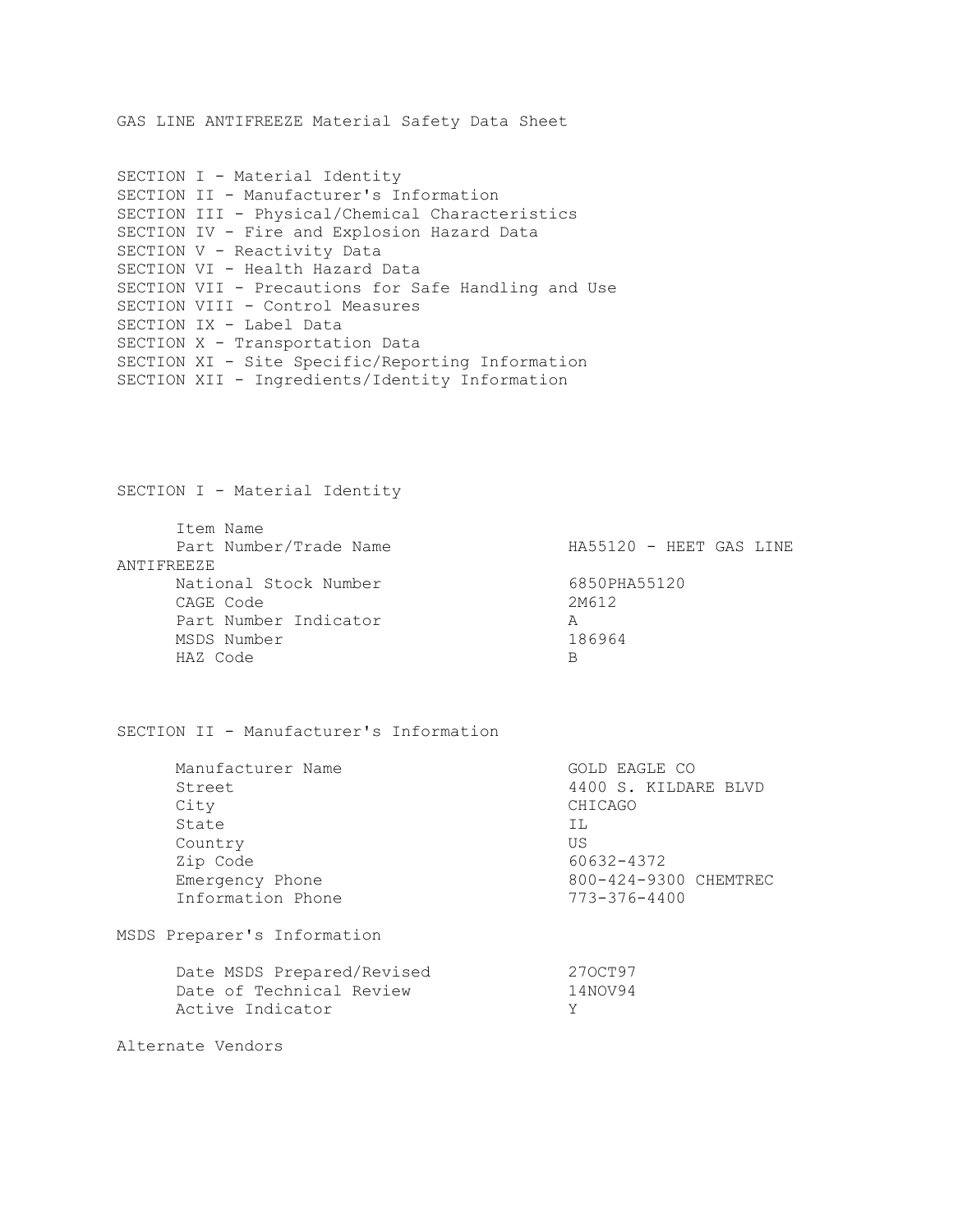SECTION III - Physical/Chemical Characteristics

| Appearance/Odor           | YELLOW LIOUID, SOLVENT ODOR |  |
|---------------------------|-----------------------------|--|
| Boiling Point             | 148 F (65C)                 |  |
| Melting Point             | NR.                         |  |
| Vapor Pressure            | 97                          |  |
| Vapor Density             | 1.1                         |  |
| Specific Gravity          | 0.795                       |  |
| Decomposition Temperature | N/K                         |  |
| Evaporation Rate          | NR                          |  |
| Solubility in Water       | SOLUBLE                     |  |
| Chemical pH               | ΝA                          |  |
| Corrosion Rate            | NR                          |  |
| Container Pressure Code   |                             |  |
| Temperature Code          | 4                           |  |
| Product State Code        |                             |  |

SECTION IV - Fire and Explosion Hazard Data

Flash Point 52 Flash Point Method TCC Lower Explosion Limit 6.0 Upper Explosion Limit 36.5 Extinguishing Media USE HALON REPLACEMENT OR CARBON DIOXIDE EXTINGUISHERS OR ALCOHOL FOAM FOR SMALL FIRES. WATER SPRAY OR FOG CAN COOL FIRE BUT MAY NOT BE EFFECTIVE IN EXTINGUSHING FIRE. LARGE FIRES SHOULD BE EXTINGUSHED WITH ALCOHOL FOAM. USE WATER SPRAY TO COOL CONTAINERS EXPOSED TO FIRE. CONTAINERS MAY EXPLODE IN HEAT OR FIRE

Special Fire Fighting Procedures USE NIOSH APPROVED SCBA RESPIRATOR IN THE POSITIVE PRESSURE MODE AND CHEMICAL PROTECTIVE CLOTHING SPECIFICALLY RECOMMENDED FOR METHANOL

Unusual Fire/Explosion Hazards DANGEROUS FIRE AND EXPLSOION HAZARD WHEN EXPOSED TO HEAT OR FLAME. METHANOL IS EXTREMELY FLAMMABLE AND FORMS EXPLOSIVE MIXTURES WITH AIR. METHANOL VAPORS MAY TRAVEL CONSIDERABLE DISTANCE TO A SOURCE OF IGNITION AND FLASH BACK

SECTION V - Reactivity Data

Stability YES Stability Conditions to Avoid STORE IN A WELL VENTILATED PLACE AWAY FROM SOURCES OF IGNITION, COMBUSTIBLES, OXIDIZING MATERIALS AND ACID

Materials to Avoid **STRONG OXIDIZING AGENTS**, ALUMINUM, ZINC, OR METALS THAT DISPLACE HYDROGEN, RUBBER AND RUBBER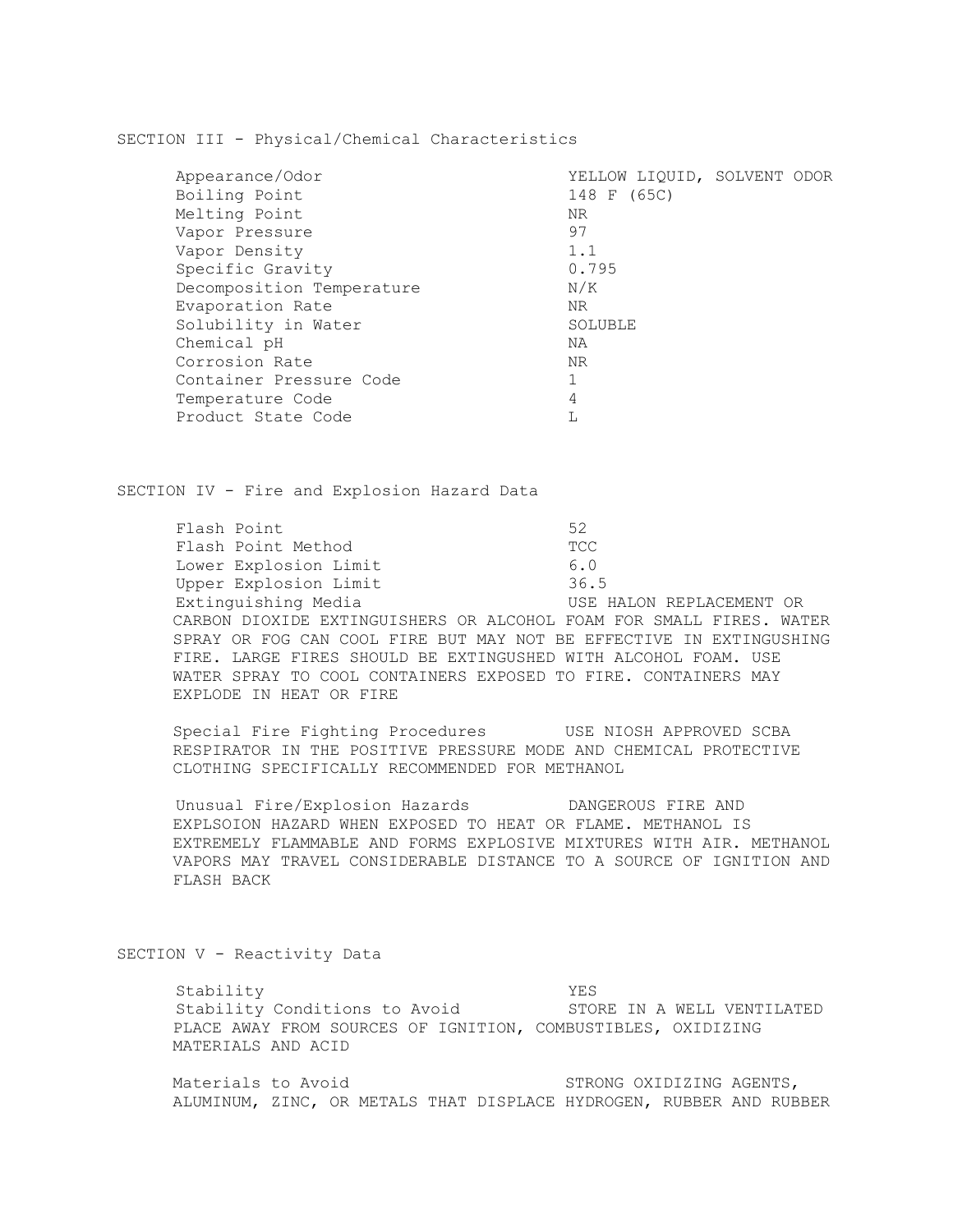BASED COATINGS, CHROMIC ANHYDRIDE, LEAD PERCHLORATE AND PERCHLORIC ACIDS

 Hazardous Decomposition Products EXCESSIVE HEATING AND OR INCOMPLETE COMBUSTION WILL PRODUCE CARBON MONOXIDE AND TOXIC VAPORS SUCH AS FORMALDEHYDE

|                     | Hazardous Polymerization           | NΟ |
|---------------------|------------------------------------|----|
|                     | Polymerization Conditions to Avoid | ΝR |
| LD50 - LD50 Mixture |                                    | NR |

SECTION VI - Health Hazard Data

| Route of Entry: Skin                                              | YES                        |
|-------------------------------------------------------------------|----------------------------|
| Route of Entry: Ingestion                                         | YES                        |
| Route of Entry: Inhalation                                        | YES                        |
| Health Hazards - Acute and Chronic                                | DERMATITIS, POSSIBLE       |
| SYSTEMIC EFFECTS, IRRITANT                                        |                            |
| Carcinogenity: NTP                                                | N/P                        |
| Carcinogenity: IARC                                               | N/P                        |
| Carcinogenity: OSHA                                               | N/P                        |
| Explanation of Carcinogenity                                      | NONE                       |
| Symptoms of Overexposure                                          | [EYE] MILD IRRITANT [SKIN] |
| PROLONGED OR REPEATED SKIN CONTACT MAY CAUSE DERMATITIS, SCALING  |                            |
| AND POSSIBLE SYSTEMIC EFFECTS [INGEST] POISON - ORAL HUMAN LOWEST |                            |
| LETHAL DOSE IS 6.4 G/KG [INHAL] POISONOUS, NARCOTIC CHEMICAL      |                            |
| AFFECTING CENTRAL NERVOUS SYSTEM RESULTING IN DIZZINESS, NAUSEA,  |                            |
| VISUAL IMPAIRMENT, NARCOSIS AND MUSCULAR IMPAIRMENT               |                            |
|                                                                   |                            |

 Medical Cond. Aggrevated by Exposure NONE SPECIFIED BY MANUFACTURER

 Emergency/First Aid Procedures [EYE] IMMEDIATELY WASH THE EYES WITH LARGE QUANTITIES OF ROOM TEMPERATURE WATER FOR AT LEAST 15 MIN. OCCASIONALLY LIFT LIDS. GET MED ATTENTION. [SKIN] PROMPTLY WASH THE CONTAMINATED SKIN WITH SOAP AND WATER FOR AT LEAST 15 MIN. PROMPTLY REMOVE CONTAMINATED CLOTHING AND WASH BEFORE REUSE. SYSTEMIC EFFECTS MAY BE DELAYED 18 - 72. KEEP PERSON UNDER OBSERVATION. [INGEST] IF THIS PRODUCT IS INGESTED AND THE PERSON IS CONSCIOUS, INDUCE VOMITING, THEN GIVE 2 TEASPOONS OF BAKING SODA IN A GLASS OF WATER. GET MED ATTEN. [INHAL] MOVE THE EXPOSED PERSON TO FRESH AIR AT ONCE AND CALL EMERGENCY MED CARE

SECTION VII - Precautions for Safe Handling and Use

Steps if Material Released/Spilled [SMALL] REMOVE SOURCES OF HEAT OR IGNITION, PROVIDE ADEQUATE VENTILATION. CONTAIN LEAK USING ABSORBENT, INERT, NON-COMBUSTIBLE MATERIAL.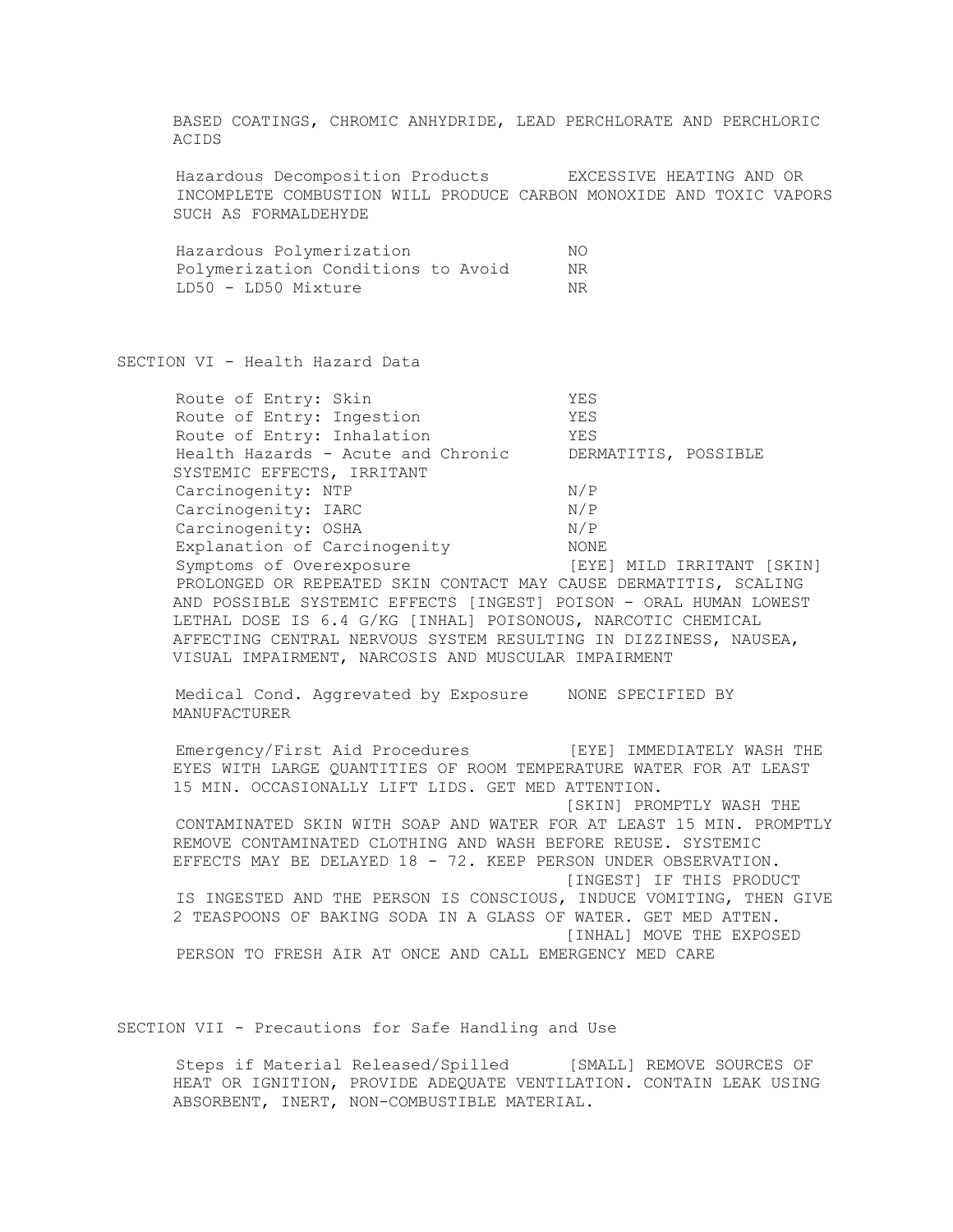[LARGE] CONTAIN SPILL, TRANSFER TO SECURE CONTAINER. IN THE EVENT OF UNCONTROLLED MATERIAL RELEASE, THE USER SHOULD DETERMINE IF RELEASE IS REPORTABLE UNDER APPLICABLE LAWS AND REGULATIONS

Neutralizing Agent NR Waste Disposal Method DISPOSE OF PRODUCT IN ACCORDANCE WITH LOCAL, STATE AND FEDERAL REGULATIONS. BEFORE ATTEMPTING CLEAN UP, REFER TO OTHER SECTIONS OF MSDS FOR HAZARD CAUTION INFORMATION Handling and Storage Precautions PRODUCT IS FLAMMABLE, KEEP AWAY FROM SOURCES OF IGNITION, COMBUSTIBLES, OXIDIZING MATERIALS AND ACIDS. STORE IN AN AREA EQUIPPED WITH AUTOMATIC SPRINKLERS OR FIRE EXTINGUSHING SYSTEM. EMPTY CONTAINERS CONTAIN PRODUCT RESIDUES, ASSUME EMPTIED CONTAINERS TO HAVE SAME HAZARDS AS FULL CONTAINERS Other Precautions NR

## SECTION VIII - Control Measures

Respiratory Protection  $DO NOT USE AIR PURIFYING$ RESPIRATOR. USE APPROPRIATE NIOSH APPROVED SUPPLIED OR SCBA. RESPIRATORS MUST BE SELECTED BASED ON THE AIRBORNE LEVELS FOUND IN THE WORKPLACE AND MUST NOT EXCEED THE WORKING LIMITS OF THE RESPIRATOR Ventilation PROVIDE PROPERLY ENGINEERED VENTILATION TO MAINTAIN METHANOL VAPORS BELOW NIOSH PEL Protective Gloves SOLVENT RESISTANT GLOVES Eye Protection SPLASH PROOF SAFETY GOGGLES Other Protective Equipment CHEMICAL RESISTANT APRON OR CLOTHING AS NEEDED Work Hygenic Practices<br>Supplemental Health/Safety Data NONE SPECIFIED BY Supplemental Health/Safety Data MANUFACTURER

SECTION IX - Label Data

| Protect Eye                                      | YES                    |
|--------------------------------------------------|------------------------|
| Protect Skin                                     | YES                    |
| Protect Respiratory                              | YES                    |
| Chronic Indicator                                | YES                    |
| Contact Code                                     | SLIGHT                 |
| Fire Code                                        | UNKNOWN                |
| Health Code                                      | UNKNOWN                |
| React Code                                       | UNKNOWN                |
| Specific Hazard and Precaution<br>NERVOUS SYSTEM | TARGET ORGANS: CENTRAL |
|                                                  |                        |